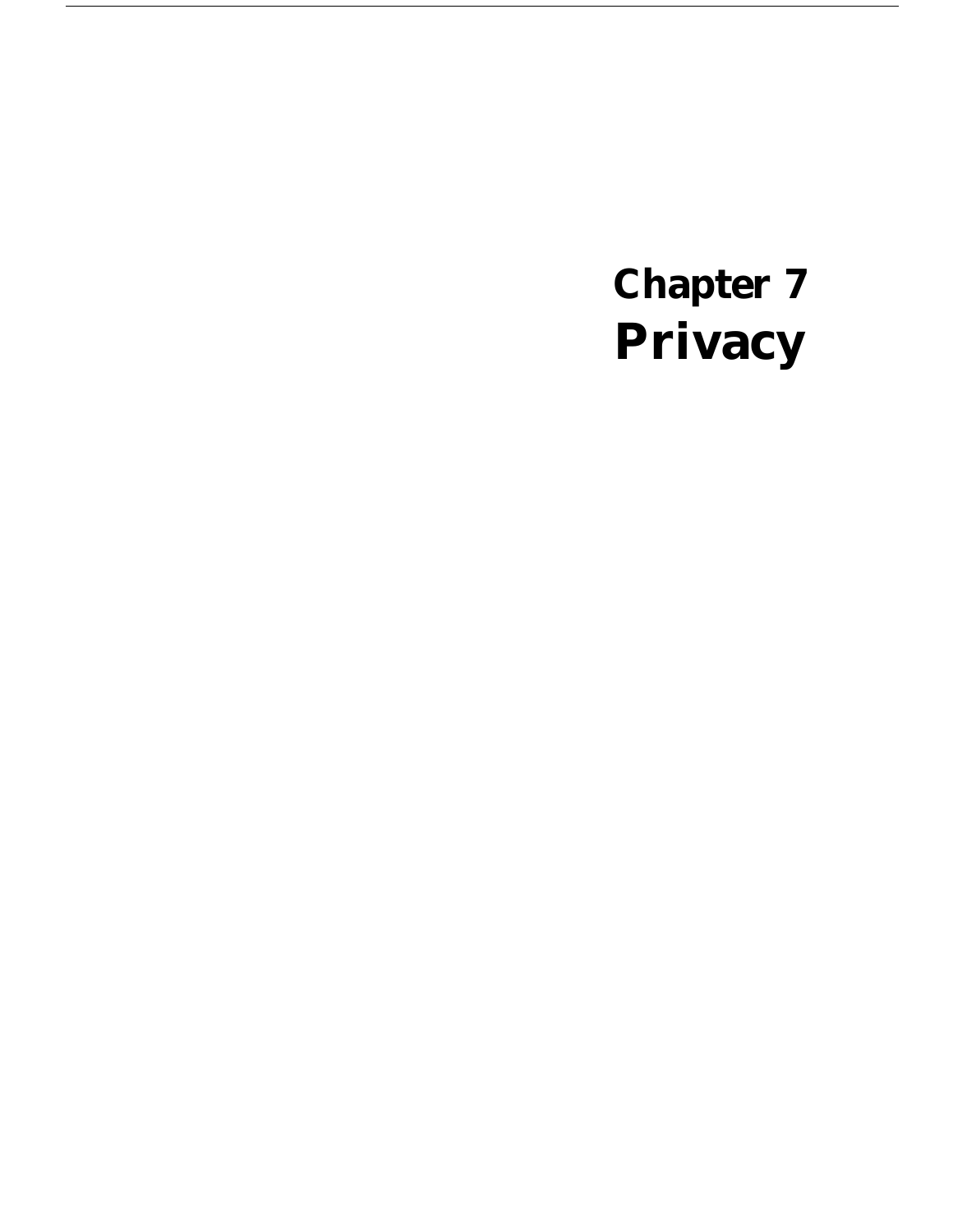# **Content s**

-—

|                                                                                                                |  |  |  |  |  |  |  |  | Page |
|----------------------------------------------------------------------------------------------------------------|--|--|--|--|--|--|--|--|------|
|                                                                                                                |  |  |  |  |  |  |  |  |      |
|                                                                                                                |  |  |  |  |  |  |  |  |      |
| An Omnibus v. A Selective policy entertainment and the series of the series of the series of the series of the |  |  |  |  |  |  |  |  |      |
|                                                                                                                |  |  |  |  |  |  |  |  |      |
|                                                                                                                |  |  |  |  |  |  |  |  |      |
|                                                                                                                |  |  |  |  |  |  |  |  |      |
|                                                                                                                |  |  |  |  |  |  |  |  |      |

 $\overline{\phantom{0}}$ —

### TABLE

| Table No. |  |  |                                                                            | Page |  |
|-----------|--|--|----------------------------------------------------------------------------|------|--|
|           |  |  | 6. Significant Milestones in the Development of the Recordkeeping Issue 73 |      |  |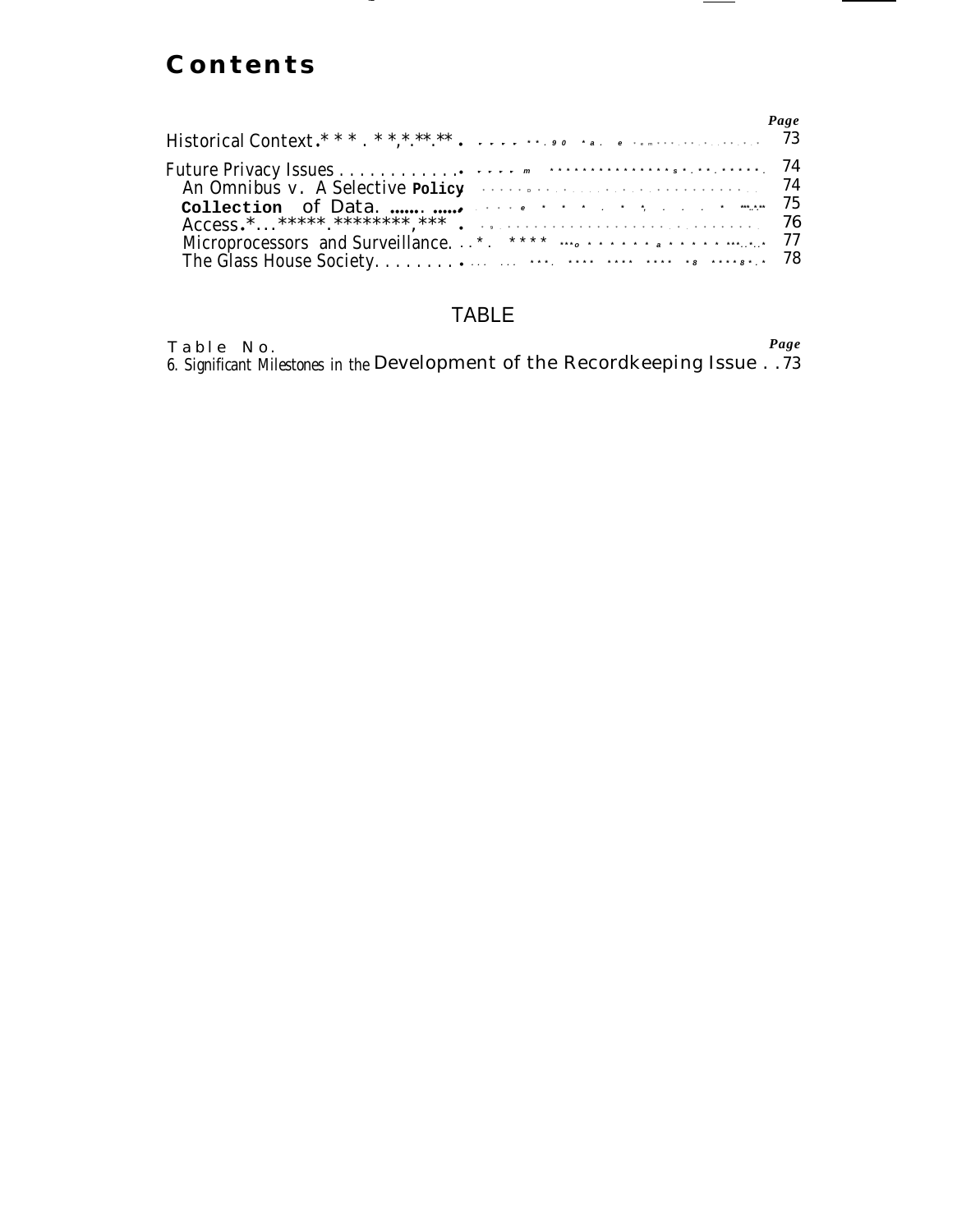# **Historical Context**

Policy issues related to privacy date back many years before the existence of computers.  $1$ Such issues as the following have long concerned Congress and the Courts:

- Government intrusion–the right of the Government to physically intrude on the premises or in the belongings or personal effects of an individual.
- $\bullet$ Surveillance of communication—the right of the Government to intercept communication by reading mail and monitoring telegraph traffic, by wiretapping telephone conversations, or by inspecting envelope exteriors to make a record of the senders (mail covers).
- $\bullet$ Liability v. the first amendment–the right of authors to write—and publishers to print—within very broad limits, any information about a person or institution, whether such information is true or false, authorized or not.
- Privileged communication—the right of the Government to seek information conveyed under certain special circumstances, such as psychiatric treatment, religious confession, legal counseling, or media news-gathering.

These examples not only convey the historical nature of privacy debates but also the extraordinary range of issues encompassed by the term.

privacy as it relates to computers has been more narrowly construed. Historically, the principal discussion has been concerned with computerized banks of information about individuals, the collection of such data, and the uses made of it. A chronology of major events in the development of policy

on recordkeeping practices is shown in table 6. In addition, a number of influential hearing records and reports have been issued by Congress.

Recordkeeping has not been the only area of privacy that has concerned Congress. Over the last two decades, hearings have also been held on subjects such as wiretapping, psychological testing of Government

#### **Table 6.—Significant Milestones in the Development of the Recordkeeping Issue<sup>a</sup>**

- C. 1964 Proposal for a National Statistical Center and the resulting public debate on privacy and Government data systems—culminating in a series of congressional hearings. 1967 Alan Westin's influential book Privacy and Freedom. b
- 1970 Fair Credit Reporting Act—provisions regarding credit records on individuals. c
- 1971 Arthur R. Miller's book The Assault on Privacy.' Computers, Data Banks, and Dossiers.
- 1972 National Academy of Sciences report: Databanks in a Free Society.
- 1973 Health, Education, and Welfare Secretary's Advisory Committee on Automated Personal Data Systems report: Records, Computers, and the Rights of Citizens. f
- 1974 Family Educational Rights and Privacy Act controlling access to educational records. g
- 1974 Privacy Act of 1974 enacted.
- 1977 Privacy Protection Study Commission report: Personal Privacy in an Information Society.
- 1978 Right to Financial Privacy Act of 1978 enacted to provide controls on release of bank information.<sup>j</sup>

<sup>a-</sup>Note: There were also numerous hearings and reports by Senate and House congressional committees during thls period which are not Iisted here. James Rule and collaborators list 60 major Committee hearings and reports dealing

with information privacy from 1966 to 1977 <sup>\*</sup><br><sup>6</sup>Alan West In, *Privacy and Freedom New* York Atheneum, 1967

- 
- 'Privacy Protect Ion Study Commission, Personal *Privacy* in a*n Information Society* Washington D C 1977<br>'Right to Financial Privacy Act of 1978 (Public Law 95-630)<br>'Right to Financial Privacy Act of 1978 (Public Law 95-6
- 19801

<sup>&#</sup>x27;David J. Seipp, The Right to Privacy in American History, Harvard University Program on Information Resources Policy, P-7R-3, 1978.

c Fair Credit Reporting Act, 15 U S C 1681 (1970).

<sup>&</sup>lt;sup>4</sup>Arthur R. Miller, The Assauly on Privacy: Cornputers Data Banks, and Dossiers (Ann Arbor University of Michigan Press, 1971)<br><sup>\*</sup>Alan Westln and Michael Baker *Databanks in a Free* Society (New York Quad-

rangle/New York Times Book Co 1972). fDepartment of Health, Education, and Welfare, Secretary's Advisory Commit-

tee on Automated Personal Data Systems, Records. Computers and the Rlghts of Citizens, Washington D C 1973

<sup>&</sup>lt;sup>'</sup>Public Law 93568 Public Law 93579

SOURCE: Office of Technology Assessment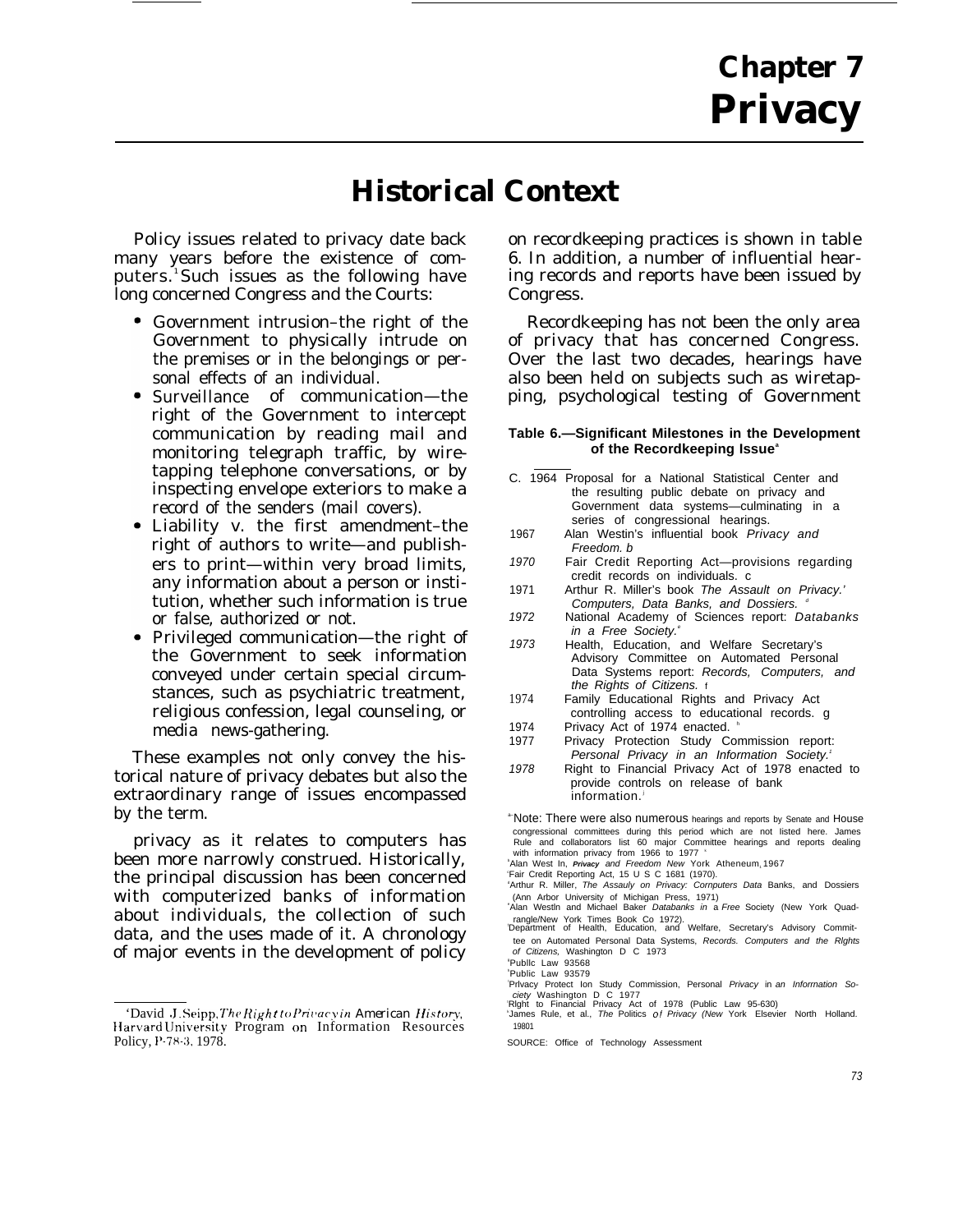employees, and the use of polygraphs. Privacy issues have also been raised by congressional committees concerned with the data systems run by various agencies, in particular the Federal Bureau of Investigation (FBI), the Internal Revenue Service (IRS), the Social Security Administration (SSA), and the Census Bureau.

Privacy-related issues will remain on the congressional agenda over the coming decade for a number of reasons. <sup>z</sup>

<sup>2</sup>**L.** Hoffman (cd.), *Computers and Privacy in the Next Decade (New* York: Academic Press, 1980).

- new computer and communication technologies will create new problems and change the nature of old ones;
- the public's awareness of and sensitivity to the privacy problems presented by large data systems appear to remain high; and
- the Federal Government has deliberately chosen to react to privacy issues associated with recordkeeping on a case-by-case rather than on an omnibus basis.

## **Future Privacy Issues**

### An Omnibus v. A Selective Policy

Omnibus legislation, which would cover all data systems both public and private in which personal information is maintained, is the approach European nations have taken. In the United States this approach has been rejected by the Privacy Commission and the executive branch for several reasons. First, there would be serious difficulties in drafting such legislation in a way that would achieve the desired protection without seriously hampering legitimate data processing applications. Furthermore, the variety of systems, of applications, and of environments, ranging from large banks and insurance companies to street corner drugstores and individual homes, would be hard to accommodate with any single piece of legislation.

In addition, omnibus legislation could lead to the creation of another Federal regulatory agency that would exercise oversight over the information industry. Again, because of the wide variety of applications such an agency would find itself involved in most aspects of American life. The Swedish experience is often given as an illustration. In that much smaller country, a newly created data bank licensing board had 20,000 applications to process in its first year of operation.

With the selective approach, however, Congress will be considering a long series of privacy bills. A substantial legislative effort will be required to catch up with current computerized recordkeeping practices. An immediate concern is the development of privacy rules for computer applications in banking, medicine, social and medical research, credit, insurance, and criminal justice. Privacy is also likely to be a major issue in the development of electronic mail.

Furthermore, new applications for computers and communications, such as an automated securities exchange, in-home information services, electronic publishing, and the automated office, may create new environments for privacy policy issues to arise. As Government agencies such as the Department of Justice, IRS, or SSA begin to use the new generation of information technology for their recordkeeping activities, privacy problems that were not specifically addressed in previous legislation may have to be dealt with by Congress. Recently, for example, the availability of low-cost data communication technology has raised the message-switching issue to prominence in the congressional debate over the future of the operations of the FBI National Crime Information Center Computerized Criminal History system.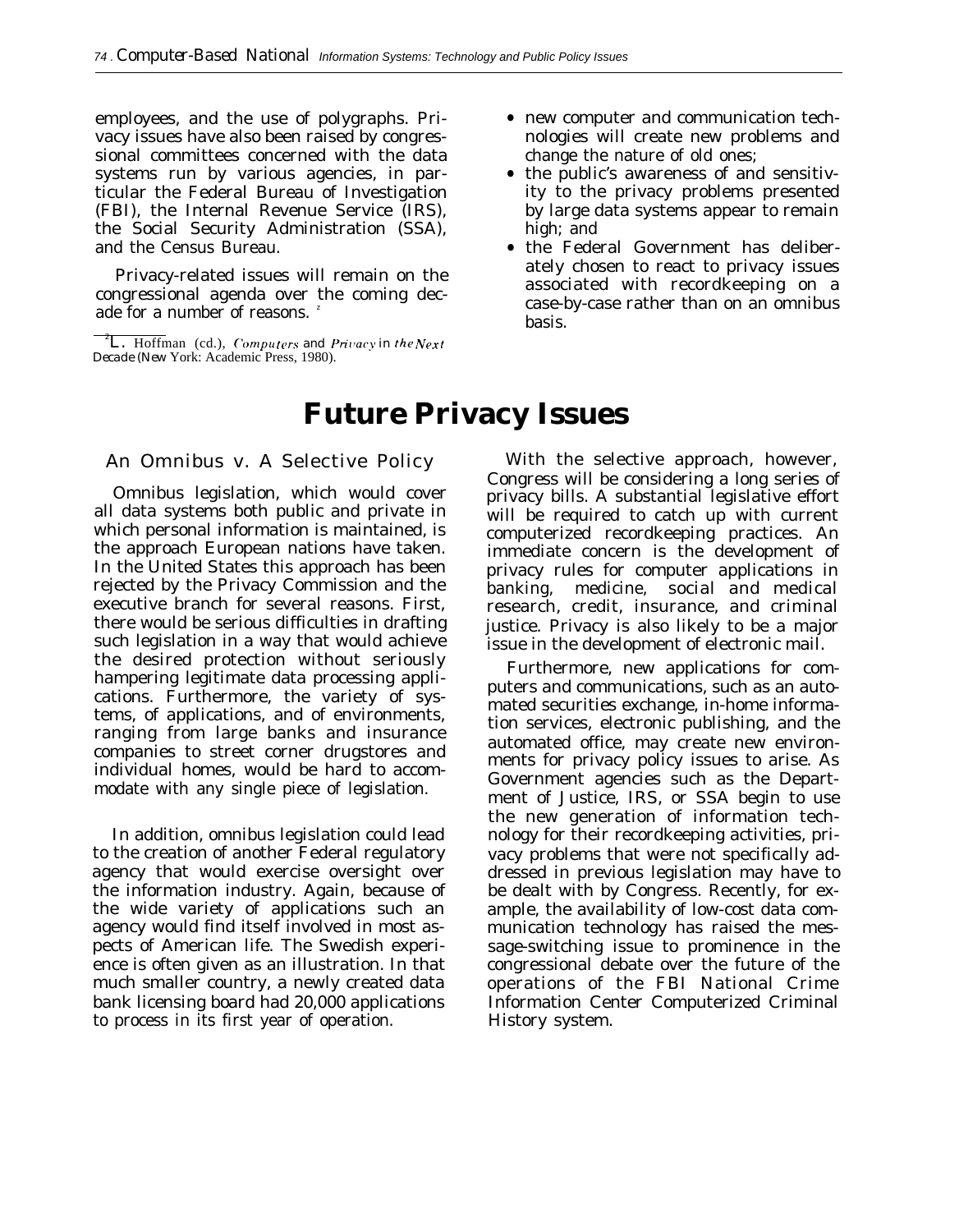Unlike the executive branch, which can subject all proposed privacy legislation to a consistent agency review, Congress considers the different bills in a variety of committees depending on the applications and users under consideration. Therefore, careful coordination and the adoption of principles for guiding the nature of Federal policy concerned with the handling of personal information in automated information systems is needed in order to prevent the enactment of a patchwork of contradictory privacy legislation.

This approach leads to legislation tailored to the needs of the specific sector affected by it. However, there are also hazards. A danger inherent in disorganized privacy legislation is that businesses that operate in areas of overlapping authority would face a variety of regulations, some even contradictory, governing their data systems. Others might be able to find loopholes by operating in the gray areas between regulated sectors, thereby seriously abusing the intent of Congress.

Because the selective approach differs so radically from the approach taken by most other developed nations, problems could arise internationally. Many developed nations, for example those in the Organization for Economic Cooperation and Development, are attempting to coordinate their privacy legislation so that differences in their rules and practices will not hamper the exchange of information across their borders (see ch. 12). The rejection of an omnibus approach, coupled with the lack of a centralized authority over data banks, is making it difficult for the United States to enter into these international agreements. Such a divergence could leave the United States as "odd man out" with respect to transborder data flow. This could have serious implications for trade and international relations and warrants serious attention.<sup>3</sup>

### Collection of Data

In an attempt to decrease the amount of data collected by Government agencies, Congress specified in the Privacy Act of 1974 that data collected must be "relevant" to the purposes of the collection. The Privacy Protection Study Commission reported finding a slight decrease in data collection following this legislation.

However, the relevancy test is undeniably weak and difficult to enforce, and the small decrease found in data collection was a onetime phenomenon. Recordkeeping is increasing, both in the Government and in the private sector. Furthermore, as more and more transactions in the private sector become automated, data that would normally not have been collected or retained will now be entered into computer systems and stored, thus becoming available to data collectors.

The recent dispute between Prudential Insurance and the Department of Labor (DOL) over access to personnel tapes is illustrative.<sup>4</sup>To investigate possible discrimination in hiring, DOL has requested complete personnel records held by Prudential. Without judging the merits of the case, it can still be observed that, were the files in question not integrated on magnetic tapes, DOL would have been unlikely to make such a sweeping request because of the burdensome task of analyzing manual records. It should also be noted that computer technology allows such files to be easily processed to create new tapes containing only the information DOL and Prudential would mutually agree is pertinent.

Relevancy is also a weak requirement with respect to its application to the timeliness of data. The Privacy Commission found that agencies were not particularly inclined to cull their files. As the cost of memory continues to drop and very large data systems become easier to operate, even existing economic and managerial incentives to clear

<sup>&#</sup>x27;Donald Marchand, " Privacy, Confidentiality and Computers: National and International Implications of U.S. information Policy, " Telecom m unications Policy, September 1979, pp. 192-208.

<sup>&</sup>quot;Prudential Barred From U.S. Contracts," The Wash*ington Post, July 29, 1980, sec. A. p. 1.*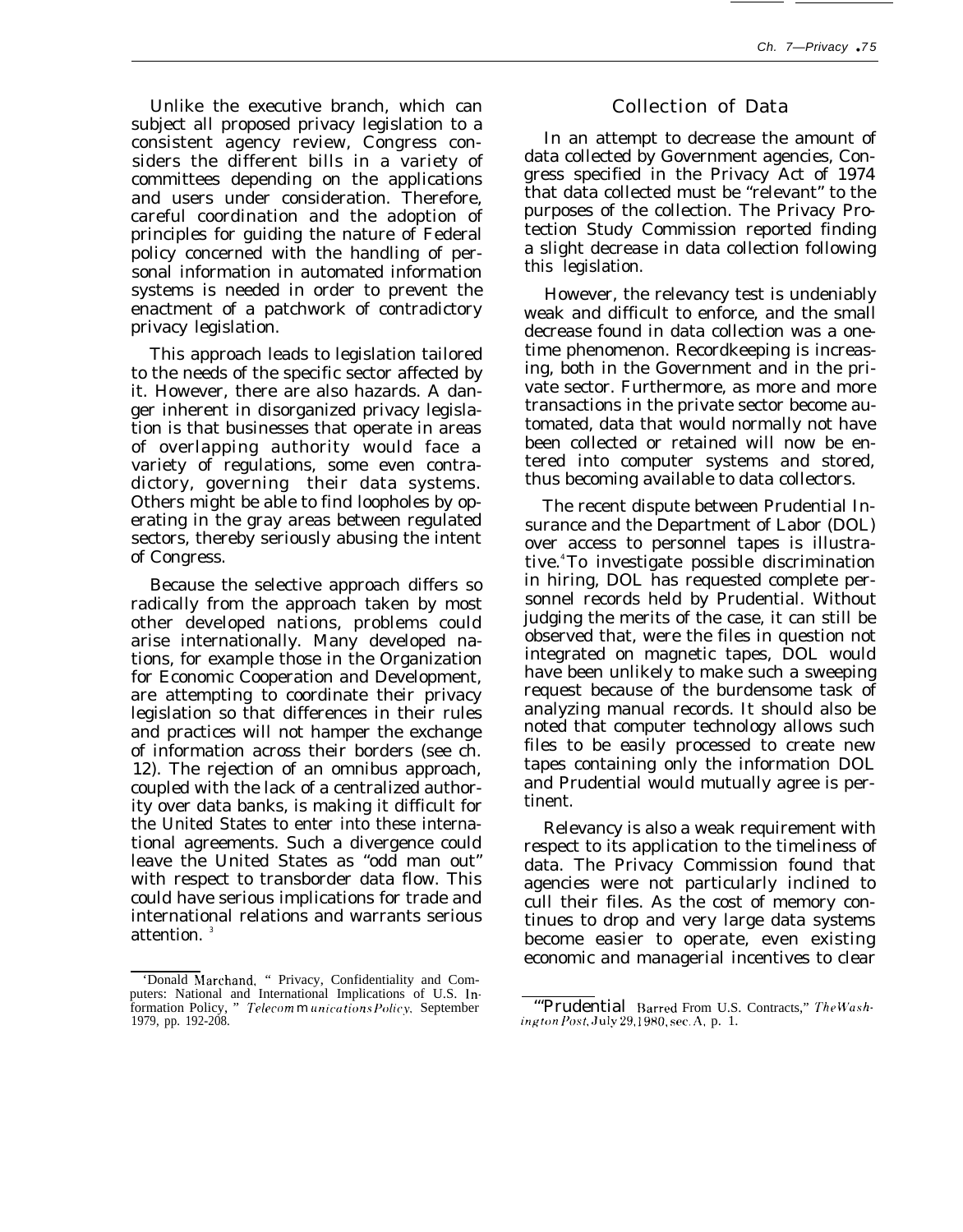data bases of old and useless information disappear.

A fundamental assumption underlying much of the privacy debate in the 1970's was that collecting personal information is in the nature of a transaction—the individual yields personal information in exchange for some benefit. Thus, much of the fair practice doctrine centers on the requirement that the recordkeeper abide by obligations implicit in that transaction. However, individuals will increasingly be encountering computerized systems that collect and store information about them without their knowledge or consent. Very few laws exist pertaining to the ownership or disposition of such information, even when its use may be contrary to the individual's perception of his or her best interests.

The mailing list systems were among the involuntary systems studied in depth by the Privacy Commission. Persons have no idea whether or how information about themselves is being compiled. Since, at the time of the study, the Commission deemed mail solicitation to be a socially benign activity, they did not consider this type of recordkeeping to be of serious concern.

However, pressures from users of such systems for greater selectivity in their mailing lists has led to collection of more personal data on individuals. Political solicitation lists, for example, may contain information about a person's organizational affiliations, religious beliefs, charitable contributions, income, and history of support for various causes. This type of information can be used to predict the likelihood that a person would support a particular candidate or political cause and is, therefore, useful in compiling a targeted mailing list.

Such personal information, which is often collected without the consent of the subject through the exchange or purchase of mailing lists or access to other open sources of information, assumes the character of a political dossier. It is not clear that existing controls, either over the use of such data systems for purposes beyond computing mailing lists or over the original collection of the information, are adequate to deal with the increasing capability modern technology offers to collect data and compile such lists.

Modern computer technology through the 1980's will facilitate the collection of personal data, as well as make possible its instantaneous nationwide distribution. Pointof-sale systems are an example of this trend. A sale made at a store and recorded through a terminal will collect a variety of information about a customer, such as what was purchased, the exact time and location of the transaction, and possibly the customer's financial status. This will not only be recorded at the bank, and thus fall under bank privacy rules, but may also be retained by the store management for its own use, or perhaps even sold to third parties.

#### **Access**

The controls in current privacy legislation that concern access to Government-held data by other agencies depend on a "use" rule. That is, with some exceptions, data may not be given to a third party for any purpose other than one "compatible" with that for which such data were originally collected, Such routine uses must be made known to the data subject either at the time the data is solicited from him or constructively through publication in the Federal Register.

The Privacy Protection Study Commission found this rule to be relatively ineffective. The word "compatible" is vague and subject to a variety of agency interpretations. In addition, there are a host of exceptions, both within the Privacy Act and in other laws, governing the ways in which agencies exchange information. The provision of notice was found to be equally ineffective. Finally, privacy rules conflict with freedom of information laws. For example, Iowa's attorney general recently ruled that the State's open records laws superseded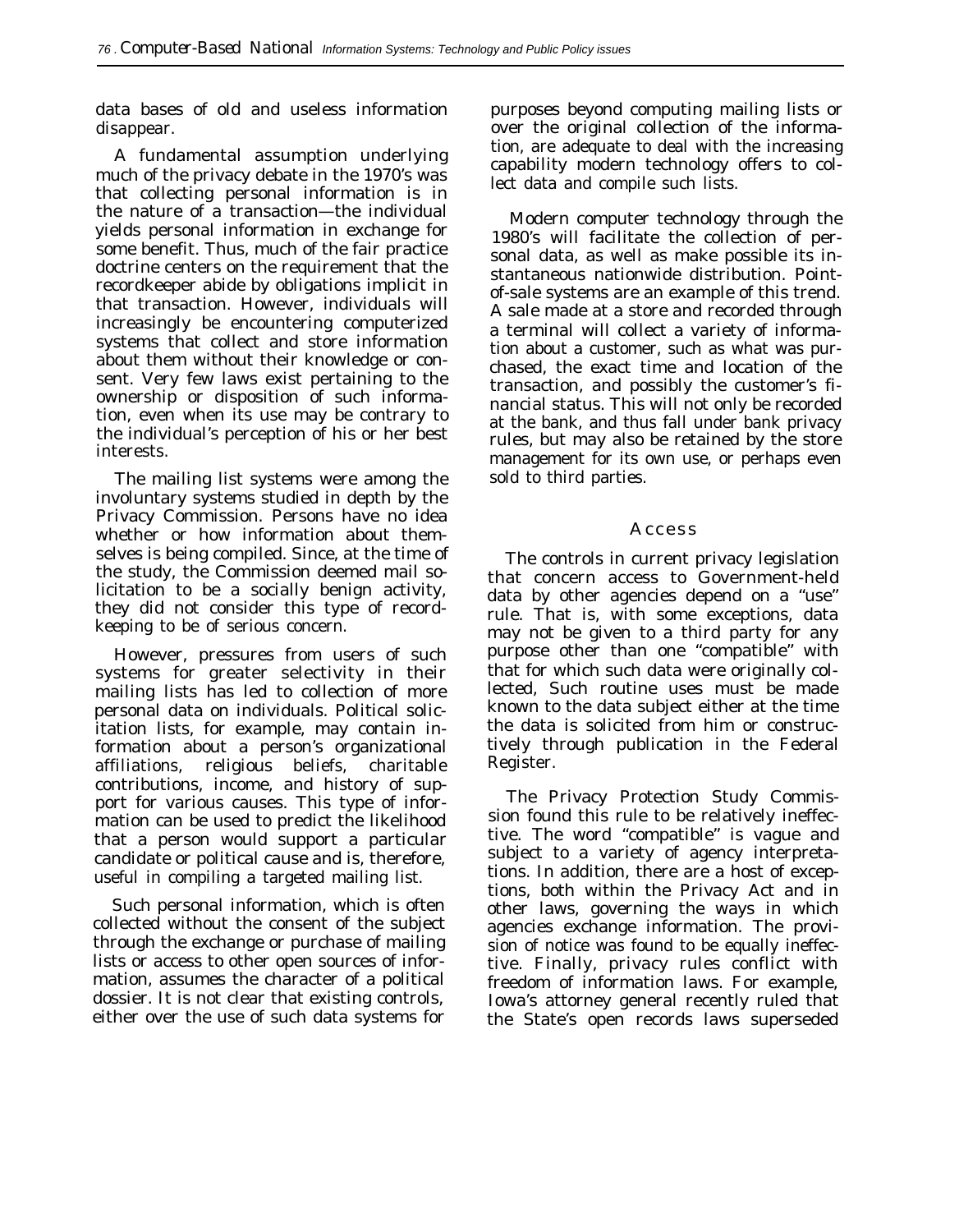any rights to user privacy with respect to library records. '

The proliferation of personal data collection without either the subject's permission or knowledge implies that even if such a use provision were extended to the private sector and its ambiguities clarified, its effectiveness would be limited. The rule assumes a voluntary relationship between the primary data collector and the subject, and a willing yielding of personal information. Where such an agreement does not exist, the subject of the data is not the "owner" of the information.

The data collector argues, usually correctly, that the information being collected is already in the public domain. The issue may boil down to the difficult question of whether a compilation of information in the public domain along with statistical inferences drawn from it can become so comprehensive as to constitute an intolerable invasion of an individual's privacy. Some States are already considering bills to restrict the access to public records, in particular to auto licensing data.

OTA's study of the FBI's National Crime Information Center/Computerized Criminal History (NCIC/CCH) record system documents the difficulty in enforcing access rules for very large distributed information systems that serve many users and contain information of value to a variety of people. Even if tight security measures could solve the difficult problem of stopping access by unauthorized persons, no controls within the system can keep the data, once extracted by an authorized user, from being used improperly.

Furthermore, the overlap of authority (in the case of NCIC, between Federal, State, and local agencies), along with the concomitant overlapping assortment of rules and procedures, means that it is very difficult to establish a single consistent policy for accessing and using data.

This problem is duplicated in the private sector. Retailers of personal data, such as credit bureaus or mailing list operators, have no control over how the information they sell is used. Large corporate information systems, where many employees or even outside users have access to the data, will have similar problems of control.

The question is not just the adequacy of the security of the internal system against unauthorized use, but who is authorized access to the data and how they use it. Many new information systems are characterized by their wide distribution and easy accessibility over communication lines. In fact, they are designed for just these characteristics. In such complex environments, with multiple data bases in the system and multiple users accessing it from anywhere in the Nation, procedural control of data use could be almost impossible.

A final access problem, suggested above, is the impact on privacy of the computerization of traditionally public Government files. Lists of property transfers, licenses, births, deaths, and so on have always been open, but difficult to get at and use. Certainly, they have not been easily absorbed into privately held data bases. Computerized files have changed that access capability, and as a market for such information develops the interest in using it will likely increase.

### Microprocessors and Surveillance

The potential now exists for the development and marketing of a wide variety of devices either specifically designed or capable of being used for the surveillance of individuals without their consent. Microprocessor technology is progressing to the point where it will be common for computer logic and data storage capability to be built into inexpensive consumer goods of all kinds. Pocket-size, voice-stress "lie detectors" are already being marketed, although their reliability is unproven. Within a few years, wristwatch-size units will be available. Although at least one State, Penn-

 $" I ~ow a Libraries$  Fight Scrutiny of Borrower Records," The Washington Post, Dec. 2, 1 979.